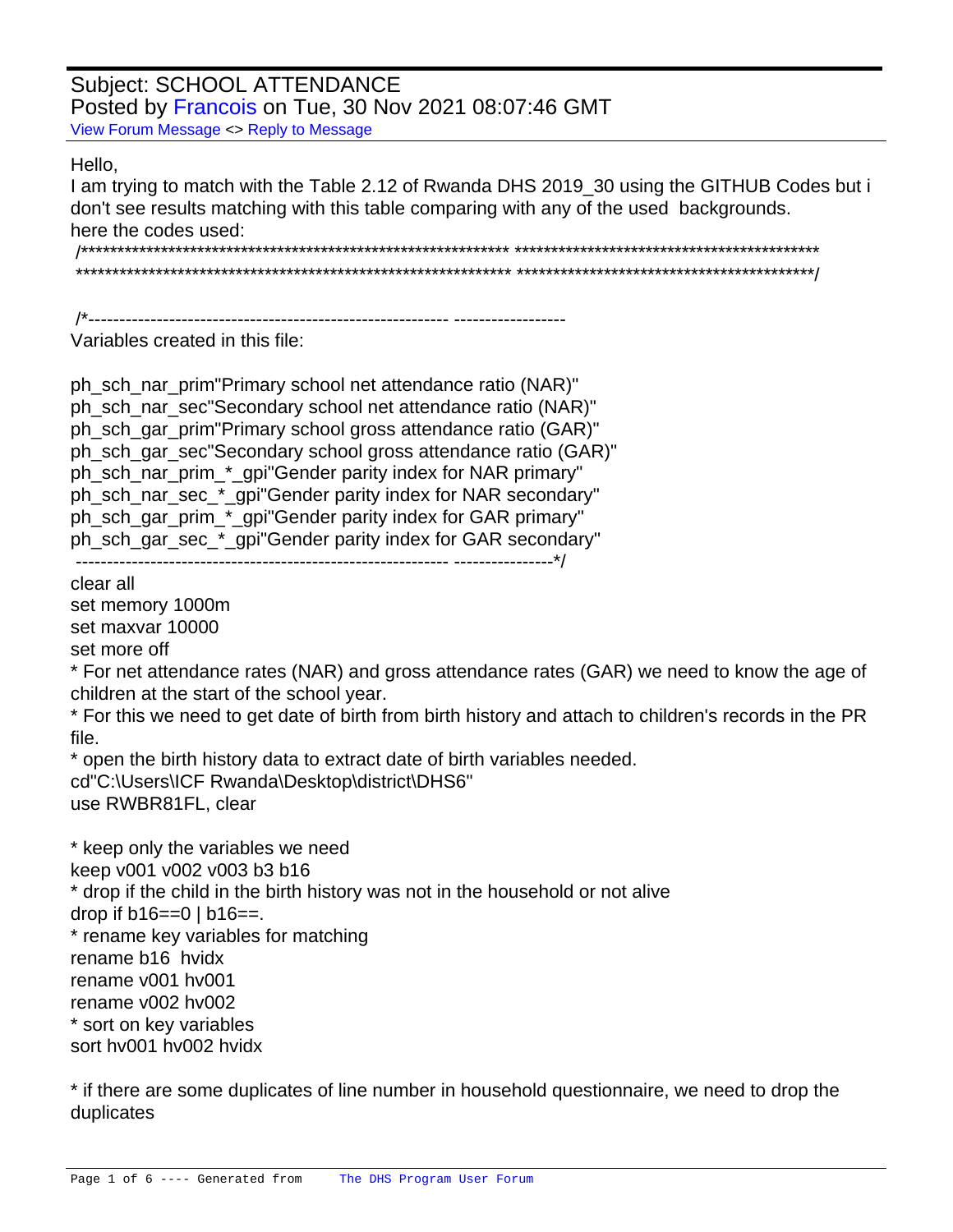```
* gen dup = (hv001 == hv001[n-1] & hv002 == hv002[n-1] & hvidx == hvidx[n-1])
```
- \* drop if dup==1
- \* drop dup
- \* re-sort to make sure still sorted
- \* sort hv001 hv002 hvidx

\* save a temporary file for merging save tempBR, replace

use RWPR81FL, clear

\* use the PR file for household members for the NAR and GAR indicators

\* merge in the date of birth from the women's birth history for the household member merge 1:1 hv001 hv002 hvidx using tempBR \* there are a few mismatches of line numbers (typically a small number of cases) coming rom the BR file, so let's drop those drop if \_merge==2

\* restrict to de facto household members age 5-24, and drop all others keep if hv103==1 & inrange(hv105,5,24)

\* now we calculate the child's age at the start of the school year

\* but first we have to specify the month and year of the start of the school year referred to in the survey

```
* example, for Zimbabwe 2015 survey this was January 2015
```
global school\_start\_yr = 2015

global school start  $mo = 1$ 

\* also need the age ranges for primary and secondary

\* example, for Zimbabwe 2015, the age range is 6-12 for primary school and 13-18 for secondary school

global age\_prim\_min =  $7$ global age\_prim\_max = 12 global age\_sec\_min = 13 global age\_sec\_max = 18

\* produce century month code of start of school year for each state and phase

gen cmcSch = (\$school\_start\_yr - 1900)\*12 + \$school\_start\_mo

\* calculate the age at the start of the school year, using the date of birth from the birth history if we have it

gen school  $age = int((cmcSch - b3) / 12)$  if b3 != .

\* Impute an age at the beginning of the school year when CMC of birth is unknown

\* the random imputation below means that we won't get a perfect match with the report, but it will be close

gen xtemp =  $hv008 - (hv105 * 12)$  if  $b3 ==$ .

gen cmctemp = xtemp - int(uniform( $*12$ ) if b3 == .

replace school  $age = int((cmcSch - cmctemp) / 12)$  if b3 == .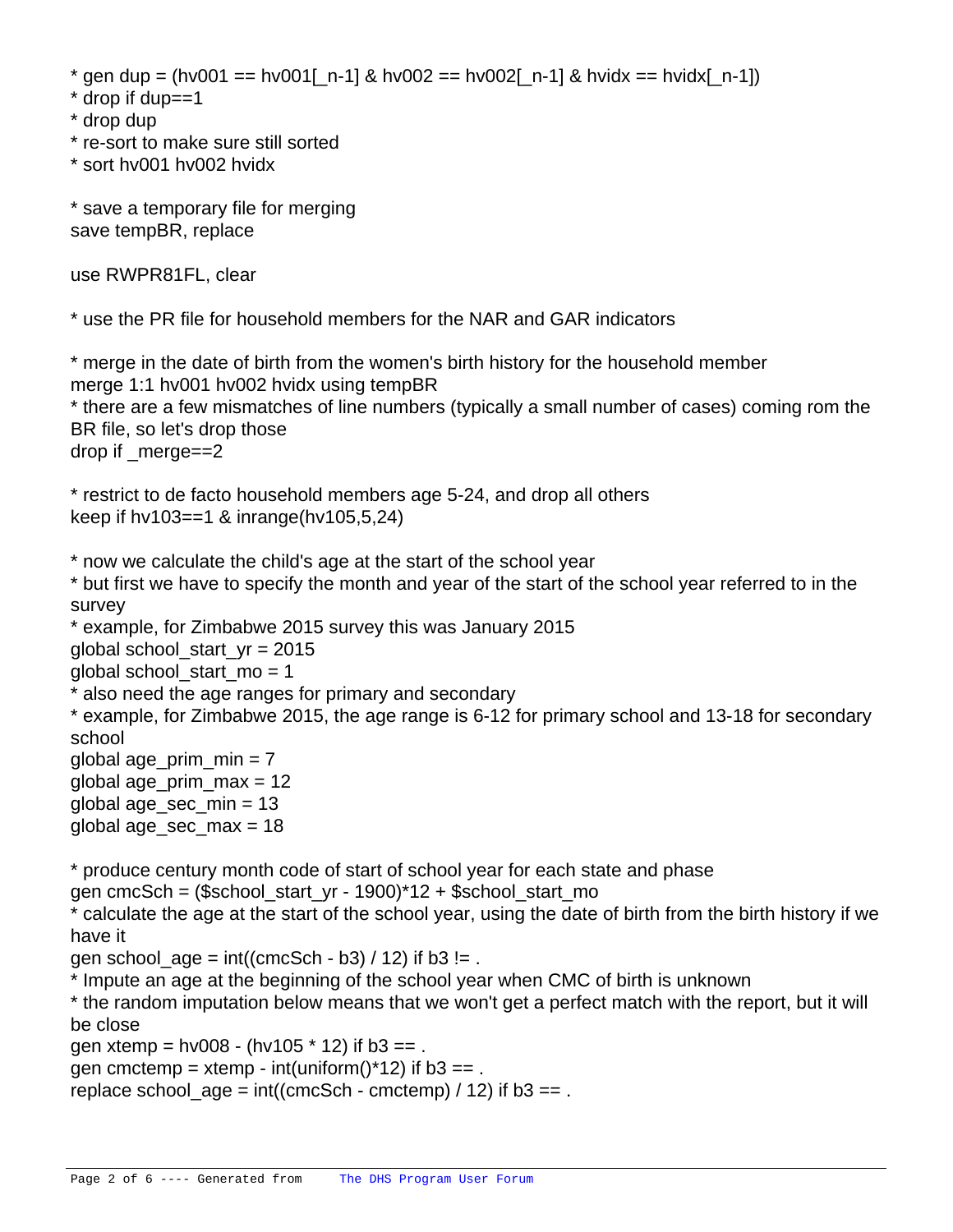\* Generate variables for whether the child is in the age group for primary or seconary school gen prim\_age = inrange(school\_age,\$age\_prim\_min,\$age\_prim\_max) gen sec\_age = inrange(school\_age,\$age\_sec\_min ,\$age\_sec\_max )

\* create the school attendance variables, not restricted by age gen prim =  $(hv122 == 1)$ gen sec =  $(hv122 == 2)$ 

\* set sample weight cap gen wt =  $hv005/1000000$ 

\* For NAR we can use this as just regular variables and can tabulate as follows, but can't do this for GAR as the numerator is not a subset of the denominator \* NAR is just the proportion attending primary/secondary school of children in the correct age range, for de facto children gen nar  $prim = prim$  if prim age  $== 1$ gen nar sec = sec if sec age == 1 lab var nar\_prim "Primary school net attendance ratio (NAR)" lab var nar\_sec "Secondary school net attendance ratio (NAR)"

\* tabulate primary school attendance tab hv104 nar\_prim [iw=wt], row tab hv025 nar\_prim [iw=wt] , row

\* tabulate secondary school attendance tab hv104 nar\_sec [iw=wt], row tab hv025 nar\_sec [iw=wt], row

\* Program for calculating NAR or GAR

\* NAR just uses a mean of one variable

\* GAR uses a ratio of two variables

\* Program to produce NAR or GAR for background characteristics (including total) for both sex, combined and separately cap program drop nar\_gar

program define nar\_gar

- \* parameters
- \* type of rate nar or gar
- \* type of schooling prim or sec
- \* background variable for disaggregation

\* generates variables of the following format

- \* ph\_sch\_`rate'\_`sch'\_`backvar'\_`sex'
- \* e.g. ph\_sch\_nar\_prim\_total\_0
- \* or ph\_sch\_gar\_sec\_hv025\_2
- $*$  sex:  $0 =$  both sexes combined, 1=male, 2=female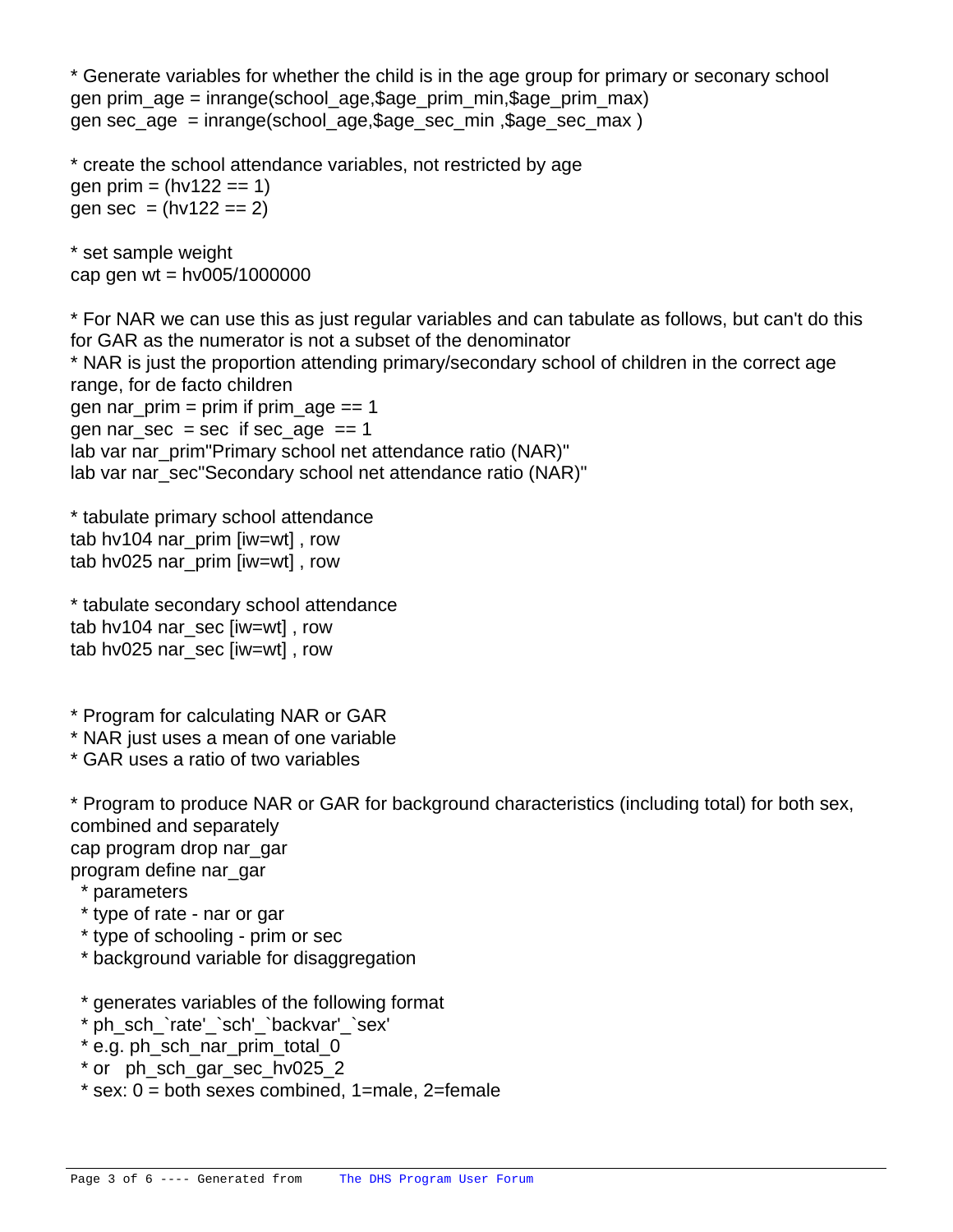```
 * type of rate - nar or gar
  local rate `1'
  if "`rate'" != "nar" & "`rate'" != "gar" {
	di as error "specify type of rate as nar or gar"
	exit 198
 }
  * type of schooling - prim or sec only 
  local sch `2'
  if "`sch'" != "prim" & "`sch'" != "sec" {
	di as error "specify schooling as prim or sec"
	exit 198
 }
  * name of background variable
  local backvar `3'
 * do for total = 0, and each sex male = 1, female = 2
  foreach sex in 0 1 2 {
  if `sex' == 0 local select 0 == 0 /* always true */
   else local select hv104==`sex'
if "`rate'" == "nar" \frac{1}{2} Net Attendance Rate (NAR) \frac{1}{2}	 mean `sch' [iw=wt] if `select' & `sch'_age == 1, over(`backvar')
  	 * results matrix for mean - used for NAR
  mat x = e(b)	}
	else { /* Gross Attendance Rate (GAR) */
    ratio `sch' / `sch' age [iw=wt] if `select', over(`backvar')
  	 * results matrix for ratio - used for GAR
    mat x = r(table)	}
  generate the output variable we will fill
   gen ph_sch_`rate'_`sch'_`backvar'_`sex' = .
  get all of the characteristics of the background variable
   cap levelsof `backvar'
  local ix = 1 local lev `r(levels)'
	* loop through the characteristics and get the result from matrix x
   foreach i in `lev' {
  	 * capture the result for this characteristic
     replace ph_sch_`rate'_`sch'_`backvar'_`sex' = 100*x[1,`ix'] if `backvar' == `i'
    local ix = i'x' + 1 }
	* label the resulting variable
	local schooling primary
	if "`sch'" == "sec" local schooling secondary
	local sexlabel both sexes
	if `sex' == 1 local sexlabel males
	if `sex' == 2 local sexlabel females
	lab var ph_sch_`rate'_`sch'_`backvar'_`sex' "`rate' for `schooling' education for background
characteristic `backvar' for `sexlabel'"
```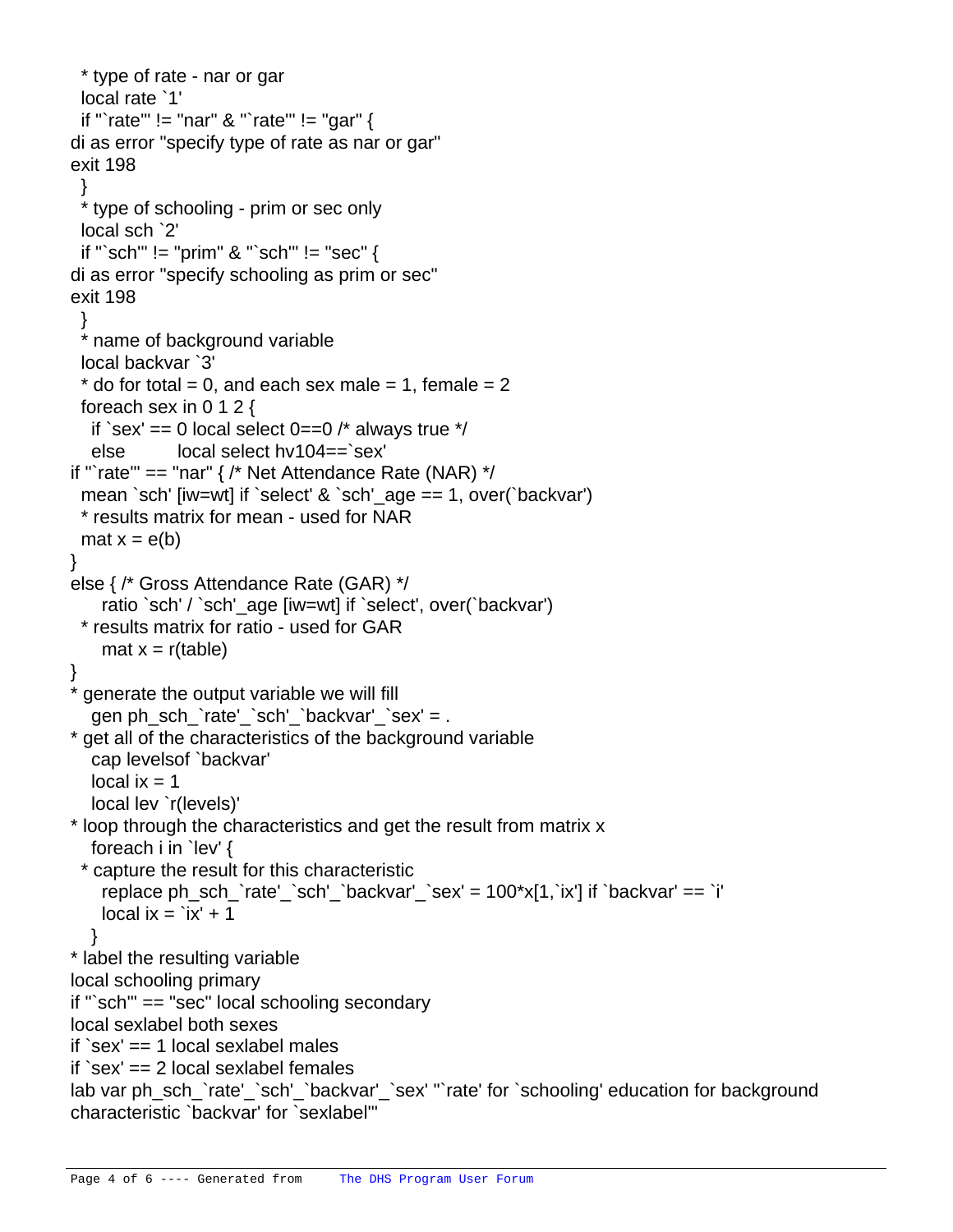} gender parity index for a rate for a characteristic - female (2) rate divided by male (1) rate gen ph\_sch\_`rate'\_`sch'\_`backvar'\_gpi = 100 \* (ph\_sch\_`rate'\_`sch'\_`backvar'\_2 / ph\_sch\_`rate'\_`sch'\_`backvar'\_1) lab var ph\_sch\_`rate'\_`sch'\_`backvar'\_gpi "gender parity index for `rate' for `schooling' education for background characteristic `backvar'" end \* create total background characteristic gen total  $= 0$ lab var total "total" \* Caculate indicators and save them in the dataset nar\_gar nar prim total /\* NAR primary - total population \*/ nar\_gar nar prim hv025 /\* NAR primary - urban/rural \*/ nar gar nar prim hv024  $/$ \* NAR primary - region  $*/$ nar\_gar nar prim hv270 /\* NAR primary - wealth index  $*/$ nar gar nar sec total /\* NAR secondary - total population \*/ nar\_gar nar sec hv025 /\* NAR secondary - urban/rural \*/ nar gar nar sec hv024 /\* NAR secondary - region \*/ nar\_gar nar sec hv270 /\* NAR secondary - wealth index \*/ nar\_gar gar prim total /\* GAR primary - total population \*/ nar\_gar gar prim hv025 /\* GAR primary - urban/rural \*/ nar\_gar gar prim hv024 /\* GAR primary - region  $*/$ nar\_gar gar prim hv270 /\* GAR primary - wealth index \*/ nar gar gar sec total  $/$ \* GAR secondary - total population  $*/$ nar\_gar gar sec hv025 /\* GAR secondary - urban/rural \*/ nar\_gar gar sec hv024 /\* GAR secondary - region \*/ nar\_gar gar sec hv270 /\* GAR secondary - wealth index \*/ \* Dividing GPI indicators by 100 foreach x in ph\_sch\_nar\_prim\_total\_gpi ph\_sch\_nar\_prim\_hv025\_gpi ph\_sch\_nar\_prim\_hv024\_gpi ph\_sch\_nar\_prim\_hv270\_gpi ph\_sch\_nar\_sec\_total\_gpi ph\_sch\_nar\_sec\_hv025\_gpi ph\_sch\_nar\_sec\_hv024\_gpi ph\_sch\_nar\_sec\_hv270\_gpi ph\_sch\_gar\_prim\_total\_gpi ph\_sch\_gar\_prim\_hv025\_gpi ph\_sch\_gar\_prim\_hv024\_gpi ph\_sch\_gar\_prim\_hv270\_gpi ph\_sch\_gar\_sec\_total\_gpi ph\_sch\_gar\_sec\_hv025\_gpi ph\_sch\_gar\_sec\_hv024\_gpi ph\_sch\_gar\_sec\_hv270\_gpi { replace  $x'=x'/100$ } erase tempBR.dta \*\*\*\*\*\*\*\*\*\*\*\*\*\*\*\*\*\*\*\*\*\*\*\*\*\*\*\*\*\*\*\*\*\*\*\*\*\*\*\*\*\*\*\*\*\*\*\*\*\*\*\*\*\*\*\*\*\*\*\* \*\*\*\*\*\*\*\*\*\*\*\*\*\*\*\*\*\*\*\*\*\*\*\*\*\*\*\*\*\*\*\*\*\*\*\*\*\*\*\*\* \*\*\*\*\*\*\*\*\*\*\*\*\*\*\*\*\*\*\*\*\*\*\*\*\*\*\*\*\*\*\*\*\*\*\*\*\*\*\*\*\*\*\*\*\*\*\*\*\*\*\*\*\*\*\*\*\*\*\*\* \*\*\*\*\*\*\*\*\*\*\*\*\*\*\*\*\*\*\*\*\*\*\*\*\*\*\*\*\*\*\*\*\*\*\*\*\*\*\*\*\*